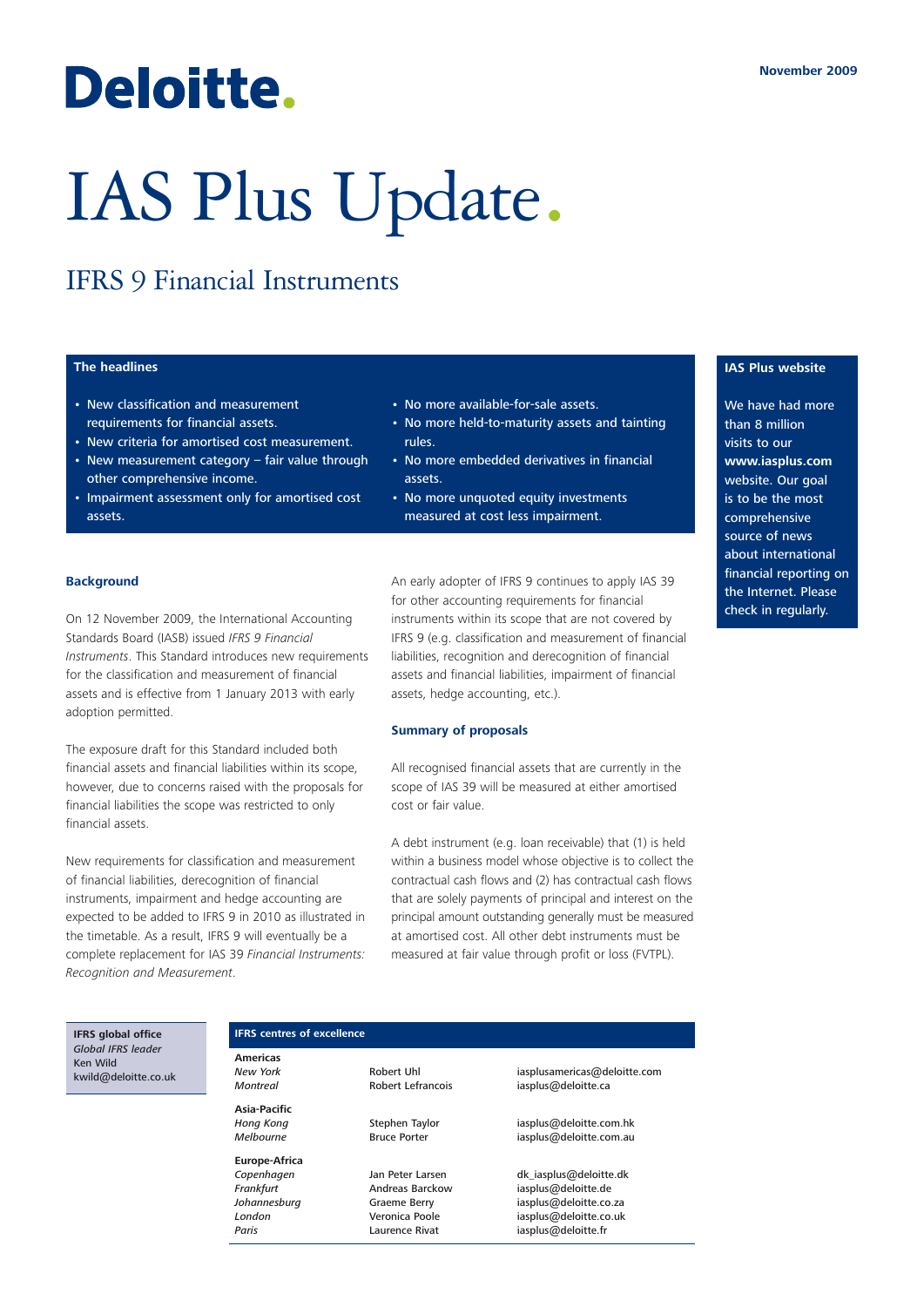A fair value option is available (provided that certain specified conditions are met) as an alternative to amortised cost measurement.

All equity investments within the scope of IFRS 9 are to be measured on the statement of financial position at fair value with the default recognition of gains and losses in profit or loss. Only if the equity investment is not held for trading can an irrevocable election be made at initial recognition to measure it at fair value through other comprehensive income (FVTOCI) with only dividend income recognised in profit or loss.

Despite the fair value requirement for all equity investments, IFRS 9 contains guidance on when cost may be the best estimate of fair value and also when it might not be representative of fair value.

All derivatives within the scope of IFRS 9 are required to be measured at fair value. This includes derivatives that are settled by the delivery of unquoted equity instruments, however, in limited circumstances cost may be an appropriate estimate of fair value.





\*Due to significant changes from the original exposure draft, a revised exposure draft of the proposals for derecognition is expected to be issued.

#### **Debt instruments**

A debt instrument will be measured at amortised cost or FVTPL. The available-for-sale and held-to-maturity classifications (including the associated tainting rules) that are currently in IAS 39 are eliminated under IFRS 9. A debt instrument generally must be measured at amortised cost if both the 'business model test' and the 'contractual cash flow characteristics test' are satisfied.

*Business model test:* The objective of the entity's business model is to hold the financial asset to collect the contractual cash flows (rather than have the business model objective to sell the instrument prior to its contractual maturity to realise its fair value changes).

#### *Contractual cash flow characteristics test:*

The contractual terms of the financial asset give rise on specified dates to cash flows that are solely payments of principal and interest on the principal amount outstanding.

A debt instrument that meets both of the above criteria can still be designated as FVTPL on initial recognition if the fair value designation would eliminate or significantly reduce an accounting mismatch that would exist had the instrument been measured at amortised cost (equivalent to the current IAS 39 fair value option for an accounting mismatch).

If a debt instrument measured at amortised cost is derecognised prior to maturity, IAS 1 *Presentation of Financial Statements* is amended to require the gain/loss on disposal to be separately presented in the statement of comprehensive income, and IFRS 7 *Financial Instruments: Disclosures* is amended to require an analysis of that gain/loss and the reasons for the sale.

Where a debt instrument does not meet the criteria for amortised cost measurement it must be measured at FVTPL.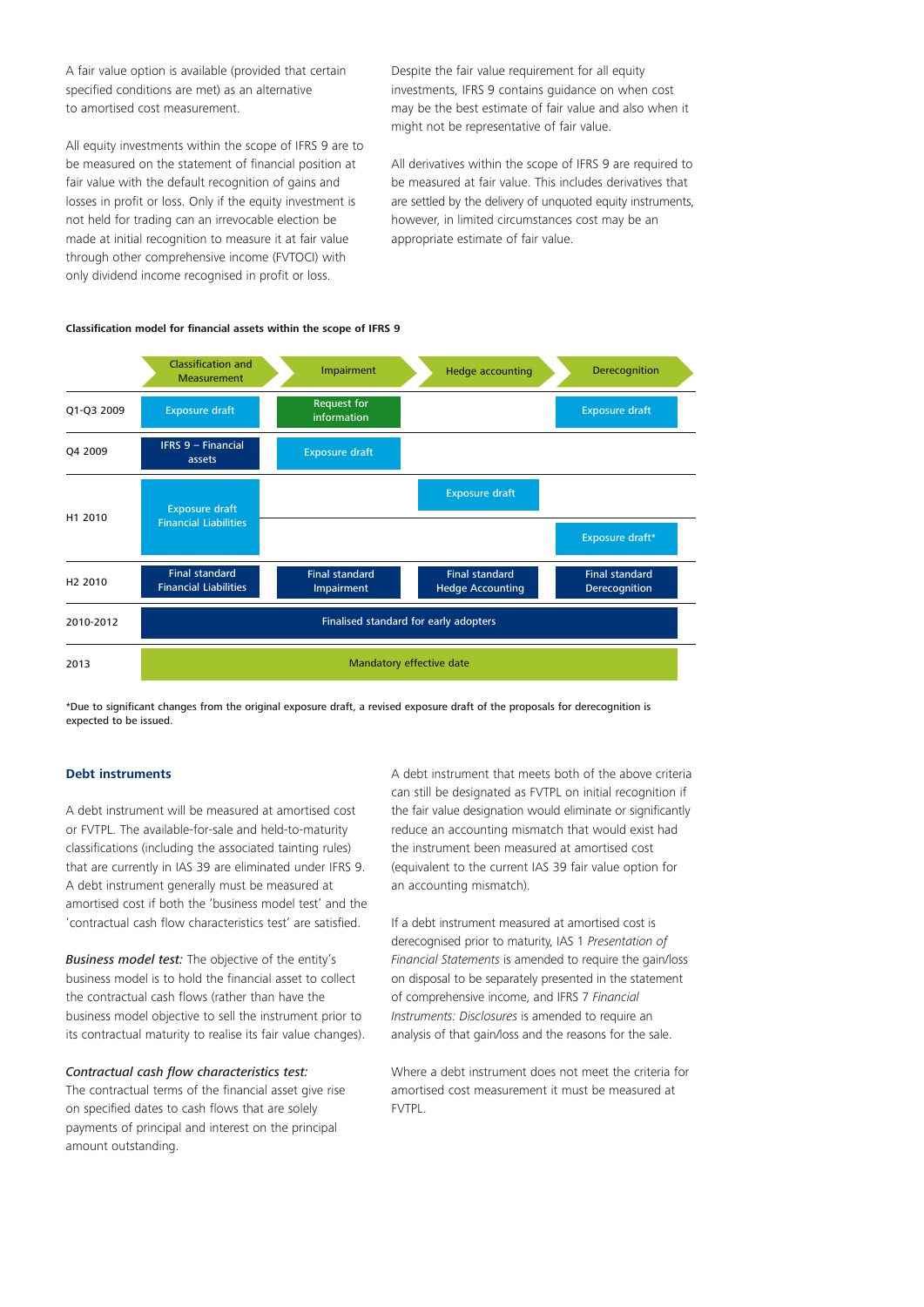

Dividend income that represents a return on investment is presented in profit or loss.

\*\* The hedge accounting provisions of IAS 39 remain applicable to derivatives designated in effective hedge relationships.<br>\*\*\* Poclassification required when and only when an entity changes its business model for managing

Reclassification required when and only when an entity changes its business model for managing its financial assets.

#### **Business model test**

IFRS 9 introduces a business model test that requires an entity to assess whether its business objective for a debt instrument is to collect the contractual cash flows of the instrument as opposed to realising its fair value change from sale prior to its contractual maturity. This is determined at a higher level than the individual financial instrument level (e.g. portfolio or business unit level). This is not based on management's intent for individual instruments.

The Standard acknowledges that an entity may have different business units that are managed differently. For example, an entity may have a retail banking business where the objective is to collect the contractual cash flows of loan assets and an investment banking business where the objective is to realise fair value changes through the sale of loan assets prior to their maturity. In this case, assuming that the financial instruments give rise to cash flows that are payments of principal and interest (see cash flow characteristic test below), in the retail banking business they may qualify for amortised cost measurement even if similar financial instruments in the investment banking business do not. Instruments that would meet the existing held for trading definition in IAS 39 would be measured at FVTPL as they are not held to collect the contractual cash flows of the instrument.

Although the objective of an entity's business model may be to hold financial assets in order to collect contractual cash flows, the entity need not hold all of those assets until maturity. Thus an entity's business model can be to hold financial assets to collect contractual cash flows even when sales of financial assets occur. For example, an entity's assessment that it holds investments to collect their contractual cash flows is still valid even if they would sell the investments to fund capital expenditure. However, if more than an infrequent number of sales are made out of a portfolio, the entity needs to assess whether and how such sales are consistent with an objective of collecting contractual cash flows.

The original proposals in the exposure draft would have prevented an asset acquired at a discount reflecting incurred credit losses ('distressed debt') from being measured at amortised cost because it did not pass the business model test. The Standard takes a different approach, potentially allowing distressed debt to pass the business model test if the business model for the holder is to collect the contractual cash flows on the debt.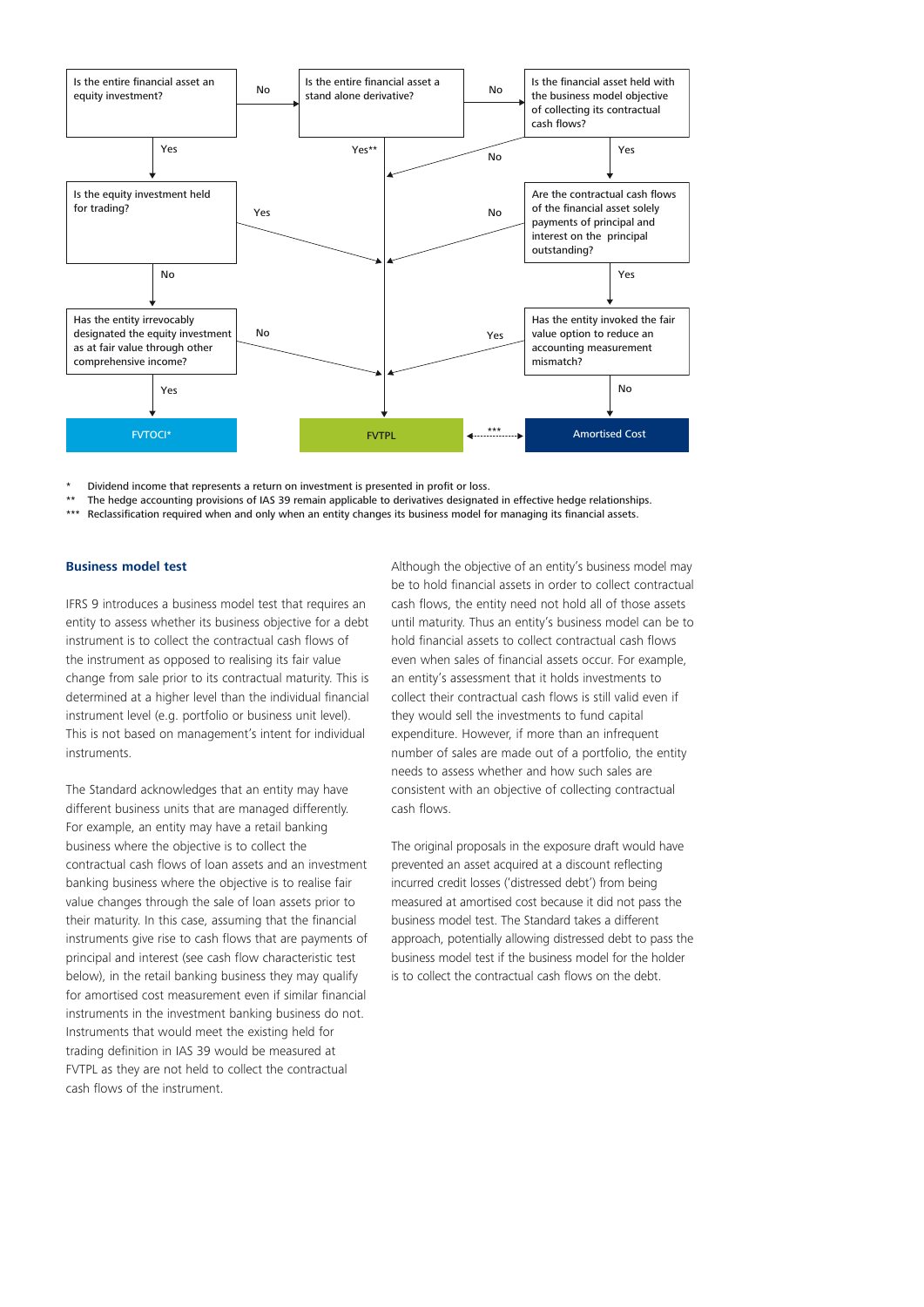#### **Contractual cash flow characteristics test**

The requirement in IFRS 9 to assess the contractual cash flow characteristics of a financial asset has been adapted from a similar approach applied in the *IFRS for Small and Medium-sized Entities* recently issued by the IASB. The concept is that only instruments with contractual cash flows of principal and interest on principal (hereafter referred to as "principal and interest") may qualify for amortised cost measurement. The Standard describes interest as consideration for the time value of money and the credit risk associated with the principal outstanding during a particular period of time. Therefore, an investment in a convertible loan note would not qualify because of the inclusion of the conversion option which is not deemed to represent payments of principal and interest.

This criterion will permit amortised cost measurement when the cash flows on a loan are entirely fixed (e.g. a fixed interest rate loan or zero coupon bond), or where interest is floating (e.g. a GBP loan where interest is contractually linked to GBP LIBOR), or combination of fixed and floating (e.g. where interest is LIBOR plus a fixed spread).

Other examples provided in the Standard of instruments that satisfy this criterion include:

- a variable rate instrument with a stated maturity date that permits the borrower to choose to pay threemonth LIBOR for a three-month term or one-month LIBOR for a one-month term;
- a fixed term variable market interest rate bond where the variable interest rate is capped; and
- a fixed term bond where the payments of principal and interest are linked to an unleveraged inflation index of the currency in which the instrument is issued.

Examples of instruments that do not satisfy this criterion include:

- a bond that is convertible into equity instruments of the issuer; and
- a loan that pays an inverse floating interest rate (e.g. 8% minus LIBOR).

IFRS 9 contains application guidance and further examples illustrating the application of this criterion.

#### **Embedded derivatives**

IFRS 9 does not retain IAS 39's concept of an embedded derivative for hybrid contracts if the host contract is a financial asset within the scope of IFRS 9. Consequently, embedded derivatives that would have been separately accounted for at FVTPL under IAS 39 because they were not closely related to the financial asset host will no longer be separated. Instead, the contractual cash flows of the financial asset are assessed in their entirety and the asset as a whole is measured at FVTPL if any of its cash flows do not represent payments of principal and interest as described by the Standard.

As IFRS 9 only applies to financial assets in the scope of IAS 39, the requirement to assess contractual arrangements for non-closely related embedded derivatives still applies to all hybrid contracts with a financial liability host and non-financial host contracts that are outside the scope of IAS 39.

#### **Non-recourse lending**

When debt instruments are non-recourse, i.e. the lender's claim is limited to specific assets of the borrower, it will be necessary to consider whether the loan only represents contractual cash flows that are payments of principal and interest. The Standard requires an entity to look through to the underlying assets or cash flows to make this determination. If the terms of the loan give rise to any other cash flows or limit the cash flows in a manner inconsistent with payments representing principal and interest the loan cannot be measured at amortised cost.

For example, an entity that is developing an investment property may issue a fixed rate bond whose terms state that the principal and interest on the bond are repayable solely from the sale proceeds of the development property and without recourse to the issuing entity. Such a bond would fail the 'contractual cash flow characteristics test' because the underlying asset to which the bond is contractually linked does not have cash flow characteristics of principal and interest.

#### **Contractually linked instruments**

Where the receipts under an asset are paid by the issuer in order of priority over other multiple contractually linked instruments the Standard has specific conditions for the cash flows of such instruments to be regarded as payments of principal and interest. An example would be tranched notes issued from a special purpose entity set up to collateralise debt obligations where payments on the tranches are prioritised resulting in each tranche being relatively more senior or more subordinate to other tranches.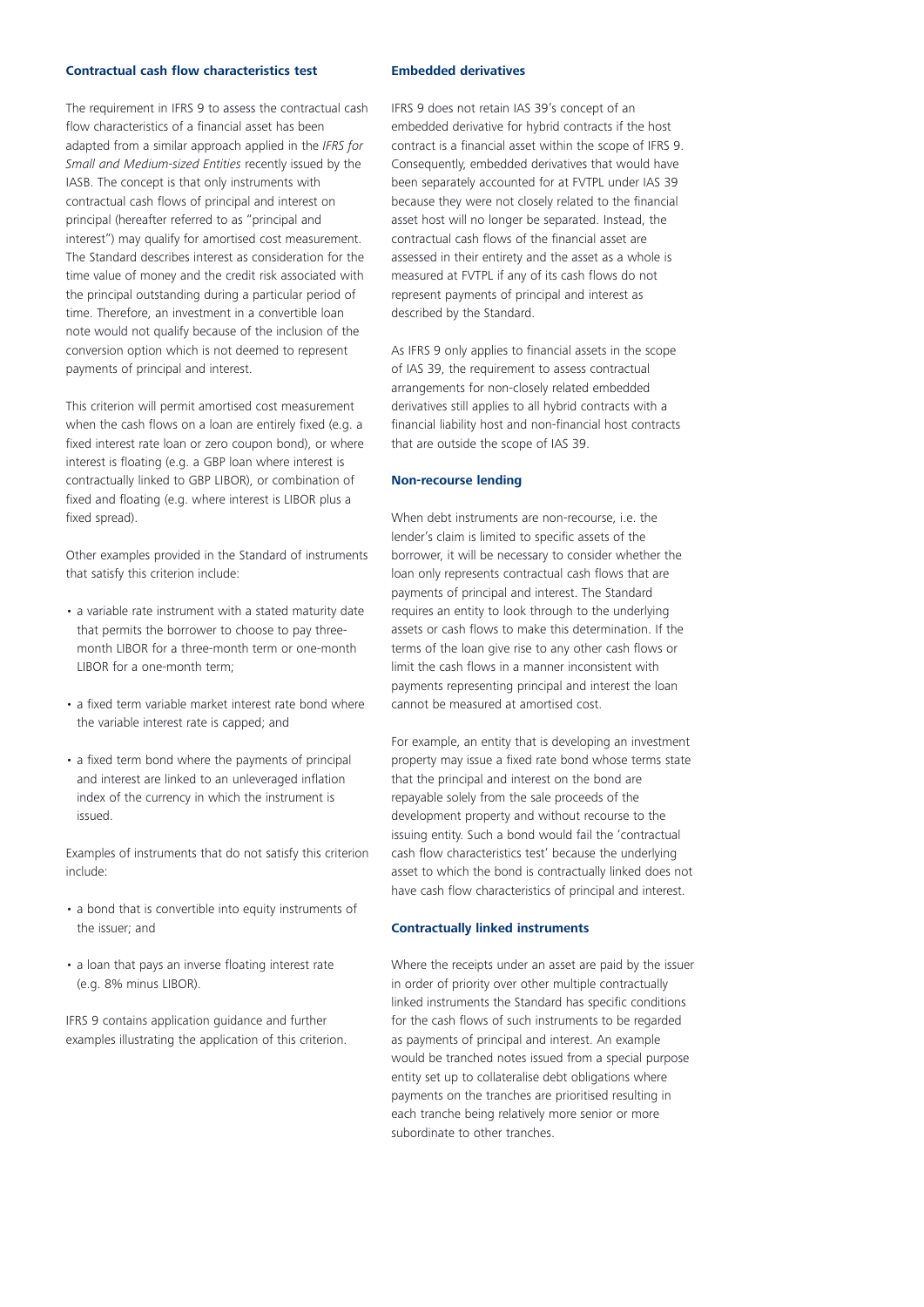A tranche will only be regarded as containing payments of principal and interest (and therefore potentially eligible for amortised cost measurement) if all the following criteria are met:

- Firstly, the tranche must only have cash flows characteristics that are solely payments of principal and interest on the principal outstanding (e.g. the interest rate is not linked to, say, a commodity index).
- Secondly, the underlying pool of instruments held by the entity issuing the tranche must contain one or more financial assets whose contractual cash flows are only payments of principal and interest. The underlying pool of instruments can contain other instruments, such as derivatives, but these must only reduce the cash flow variability of the pool of instruments held whose contractual cash flows are solely payments of principal and interest or align the fixed or floating nature of the interest rate, foreign currency risk, or timing differences of the cash flows of the tranches and the cash flows of the underlying pool of financial instruments. Where derivatives are used to reduce the cash flow variability of instruments in the pool, the combined cash flows must give rise to payments of principal and interest for this condition to be satisfied.
- Thirdly, the exposure to credit risk in the underlying pool of financial instruments inherent in the tranche is equal to or lower than the exposure to credit risk of the underlying pool of financial instruments.

To make this assessment the entity has to look through until it can identify the pool of instruments that are creating, rather than passing through, the cash flows.

In cases where the underlying pool of instruments can change, all possible permitted instruments must be considered as part of this assessment. For example, if the pool of instruments at initial recognition of the tranche does not include written credit derivatives, but the pool of instruments could include these in the future, then the tranche is not eligible for amortised cost measurement.

When it is impracticable to assess the underlying pool of instruments the test is deemed to fail and the tranche must be measured at FVTPL.

#### **Reclassifications**

For debt instruments not designated at FVTPL under the fair value option, reclassification is required between FVTPL and amortised cost, or vice versa, if the entity's business model objective for its financial assets changes so that its previous model no longer applies. For example, reclassification from amortised cost to fair value might be required when a financial services firm decides to shut down its retail mortgage business and it no longer accepts new business and is actively marketing its mortgage loan portfolio for sale.

When a reclassification is required it is applied from first day of the first reporting period following the change in business model. The Standard expects reclassifications to occur very infrequently.

#### **Fair value option**

An entity may irrevocably elect on initial recognition to measure a financial asset at FVTPL if that designation eliminates or significantly reduces an accounting mismatch had the financial asset been measured at amortised cost.

For example, an entity may hold a fixed rate loan receivable that it commercially hedges with an interest rate swap, with matching terms, that swaps the fixed rate to a floating rate. Assuming the conditions for amortised cost measurement are met, measuring the loan asset at amortised cost would create a measurement mismatch with the interest rate swap held at FVTPL. In this case the loan receivable could be designated at FVTPL under the fair value option to reduce the measurement mismatch that arises from measuring the loan at amortised cost.

#### **Equity investments**

Under IFRS 9 all equity investments held must be measured at fair value. The current exemption in IAS 39 that requires unquoted equity investments to be measured at cost less impairment where fair valuation is not sufficiently reliable is not available under the new Standard. However, IFRS 9 does contain guidance on when cost might be the best estimate of fair value of an unquoted equity investment that is difficult to value because of little or no timely or relevant information. It also gives examples of when cost will not be representative of fair value such as when there has been a significant change in the performance of the investee compared with budgets, plans or milestones.

Gains and losses arising on equity investments are recognised in profit or loss (i.e. they are measured at FVTPL) unless the entity irrevocably designates at initial recognition that they should be recognised in other comprehensive income (i.e. designating them as at FVTOCI). Designation at FVTOCI is not permitted if the equity investment is held for trading.

If the equity investment is designated as at FVTOCI then all gains or losses (except dividend income) are recognised in other comprehensive income without any subsequent reclassification to profit or loss (although a transfer of the cumulative gain within equity is permitted). Dividend income is recognised in profit or loss in accordance with IAS *18 Revenue*.

Designation as at FVTOCI means that the current requirements in IAS 39 to perform an assessment of impairment and to reclassify cumulative fair value gains or losses on disposal no longer apply because all fair value movements other than dividend income remain permanently in equity.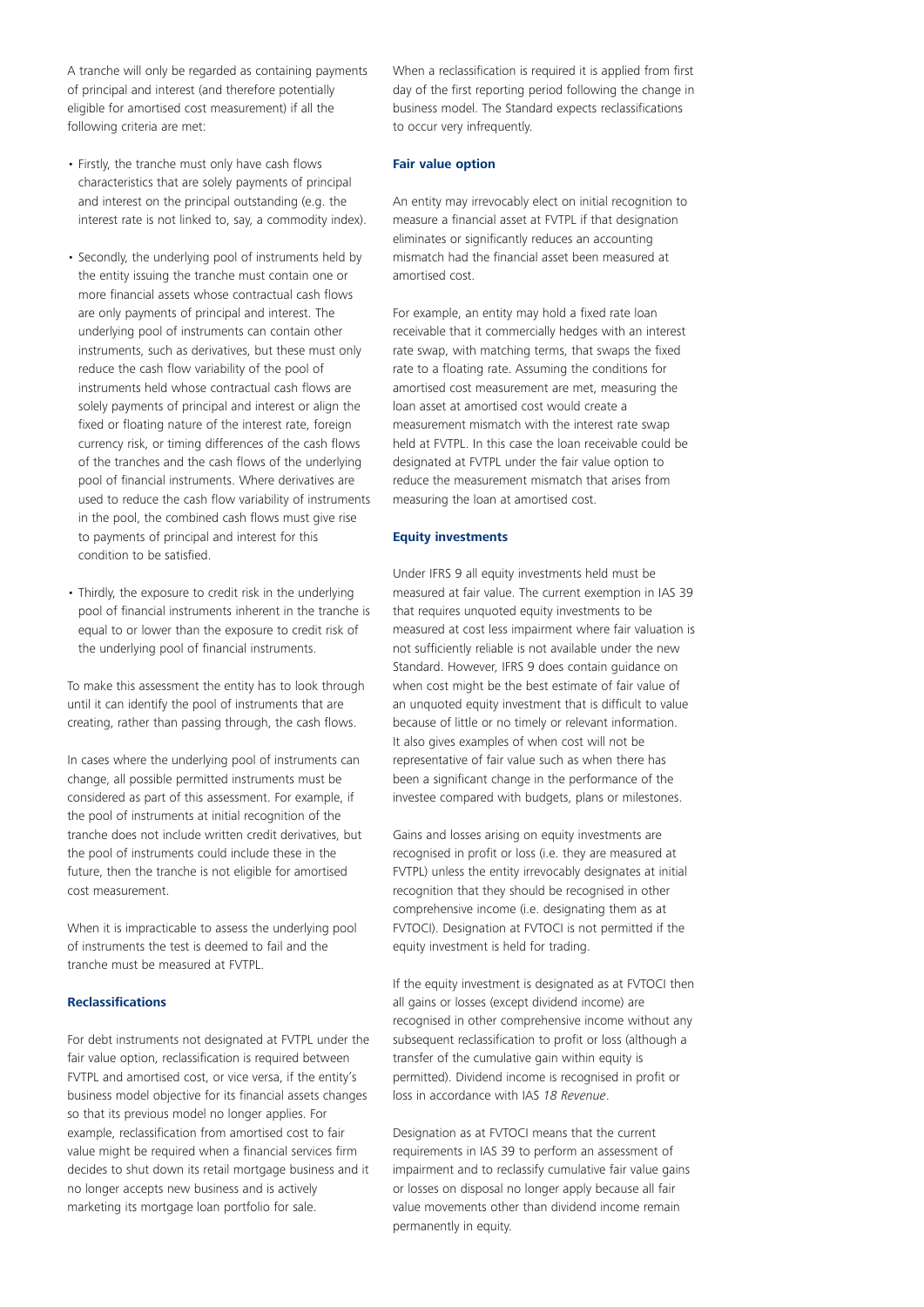#### **Impact of IFRS 9**



As a consequential amendment, IFRS 7 is amended to require extensive disclosures regarding investments in equity instruments designated as at FVTOCI, including why an entity has chosen to designate as at FVTOCI.

#### **Derivatives**

Under IFRS 9, all derivatives within its scope must be measured at fair value; therefore similar to the changes regarding equity investments described above, the new Standard removes the requirement to measure at cost derivatives that are linked to and will result in the delivery of an unquoted equity investment where fair value is not sufficiently reliable. However, IFRS 9 describes in certain limited cases where cost maybe acceptable as a best estimate of fair value.

#### **Impact of IFRS 9**

In some cases IFRS 9 will result in more financial assets at fair value, in others less. The impact will depend on what types of financial asset an entity holds, how it has classified them previously, and what choices it makes under the new classification model.

One of the most significant changes will be the ability to measure some debt instruments (e.g. investments in government and corporate bonds) at amortised cost which under IAS 39 would in many cases have been measured at fair value if quoted in an active market. Other instruments, such as asset-backed securities (e.g. some cash-collateralised debt obligations) and service concession receivables, that may under IAS 39 have been measured entirely at amortised cost or as available-for-sale will more likely be measured at FVTPL. Hybrid financial assets with separated embedded derivatives at FVTPL (e.g. synthetic-collateralised debt obligations) will instead by measured at FVTPL in their entirety.

Assets that are currently classified as held-to-maturity are likely to continue to be measured at amortised cost as they are held to collect the contractual cash flows and often give rise to only payments of principal and interest. However, the current tainting rules and restrictions from applying hedge accounting for interest rate risk or prepayment risk that apply to held-to-maturity assets will be removed.

The elimination of the available-for-sale category and the requirement for all equity investments to be measured at fair value removes the multiple impairment methodologies that currently exist in IAS 39 (as illustrated in the table on the next page). IFRS 9 only requires impairment assessment for financial assets measured at amortised cost. The rules on impairing amortised cost assets remain unchanged at this stage, but they are potentially subject to change under the proposals in the IASB's exposure draft *Financial Instruments: Amortised Cost and Impairment*, issued in November 2009, which proposes an 'expected loss' approach to impairment measurement.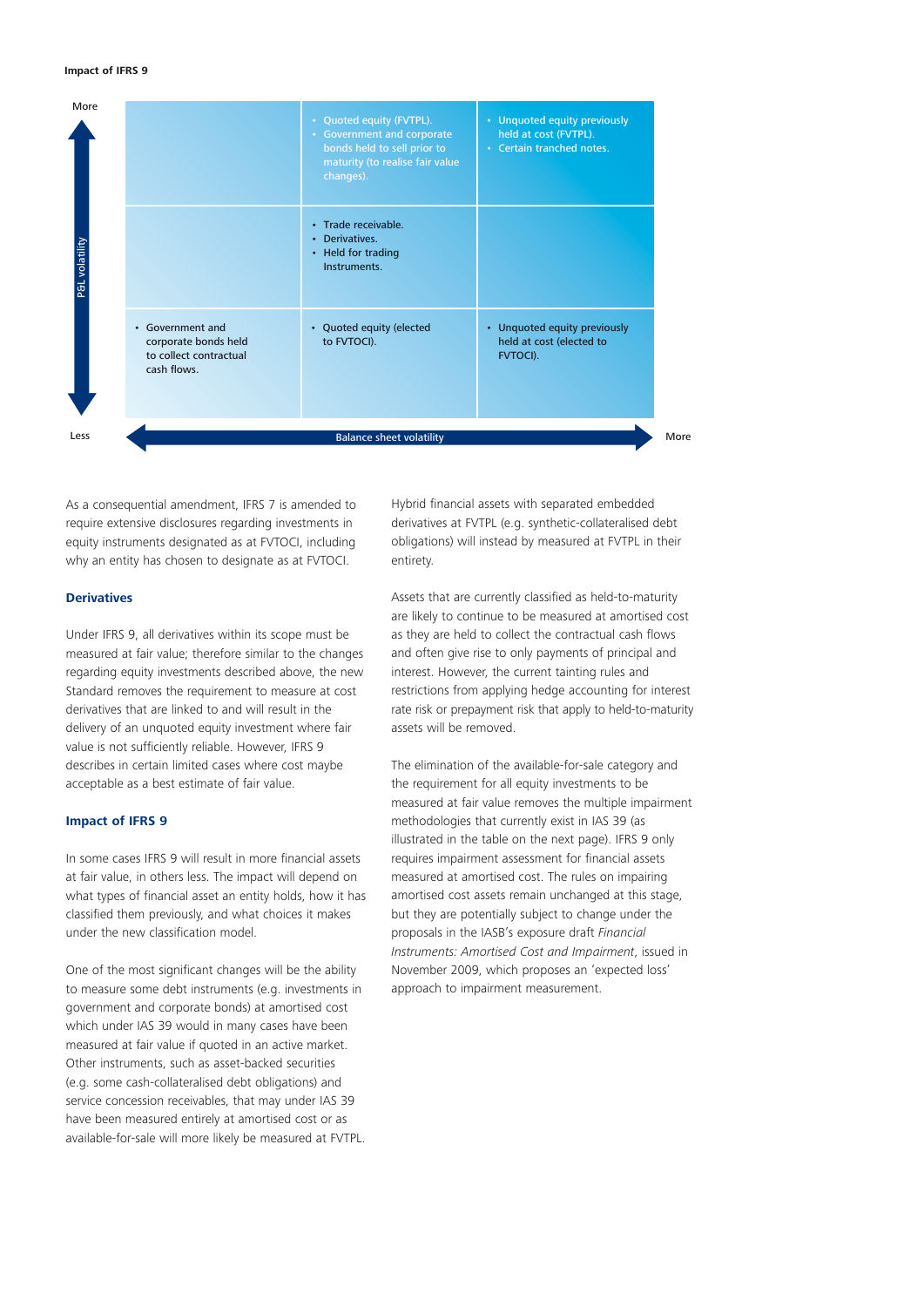#### **Changes in the requirement to test financial assets for impairment**

| <b>Financial asset</b>    | <b>IAS 39 classification</b> | <b>Impairment testing</b><br>required? | <b>IFRS 9 classification</b> | <b>Impairment testing</b><br>required? |
|---------------------------|------------------------------|----------------------------------------|------------------------------|----------------------------------------|
| <b>Debt instruments</b>   | Available-for-sale           | Yes                                    | Amortised cost               | Yes                                    |
|                           | Loan and receivable          | <b>Yes</b>                             | <b>FVTPL</b>                 | <b>No</b>                              |
|                           | Held-to-maturity             | Yes                                    |                              |                                        |
|                           | <b>FVTPL</b>                 | <b>No</b>                              |                              |                                        |
| <b>Equity investments</b> | Available-for-sale           | Yes                                    | <b>FVTOCI</b>                | No                                     |
|                           | Cost less impairment         | <b>Yes</b>                             | <b>FVTPL</b>                 | <b>No</b>                              |
|                           | <b>FVTPL</b>                 | No                                     |                              |                                        |

#### **Effective date, comparative information and transition**

The effective date of IFRS 9 is for annual periods beginning on or after 1 January 2013, with early adoption permitted.

The Standard is required to be applied retrospectively. However, the business model assessment is to be made at the date of initial application (which is the date when an entity first applies IFRS 9). Also, designation as at FVTPL or FVTOCI, or de-designation of financial instruments that were previously designated as at FVTPL, is to be made on the basis of the facts and circumstances that existed at the date of initial application.

A financial asset or financial liability designated as at FVTPL under existing IAS 39 on the basis of an accounting mismatch can only be retained if the accounting mismatch continues to exist at the date of initial application. If the accounting mismatch does not exist at the date of initial application then the previously designated fair value option must be revoked. An entity may also choose to revoke its previous designation of a financial asset or financial liability as at FVTPL if it had previously been designated due to an accounting mismatch.

In cases where retrospective application is not practical or requires hindsight, other practical expedients other than full retrospective application are required.

Entities adopting the new Standard with an initial application date before 1 January 2012 will be exempt from the requirement to restate prior periods. A similar exemption is also included as a consequential amendment in IFRS *1 First-time Adoption of International Financial Reporting Standards* to provide first-time adopters the same allowance.

In October 2009, the IASB tentatively agreed that early adopters of any phase of the project to replace IAS 39 before its effective date will also be required to adopt earlier phases of the project but are not required to adopt later phases before their effective dates. Based on these tentative conclusions, an entity that early adopts this revised classification and measurement standard for financial assets would not be required to early adopt later additions to IFRS 9 in respect of classification and measurement of financial liabilities, derecognition of financial instruments, impairment or hedge accounting.

#### **Financial liabilities**

The scope of the original exposure draft for this Standard included both financial assets and financial liabilities. Comments received from respondents to the exposure draft raised concerns about the requirement for financial liabilities with cash flow characteristics that do not represent payments solely of principal and interest to be measured at FVTPL in their entirety due to the resulting fair value movements due to own credit risk being recognised in profit or loss. This compares to current IAS 39 when in many instances such instruments would only be partially measured at FVTPL, being an embedded derivative, with a host contract financial liability measured at amortised cost. Financial liabilities were therefore scoped out of IFRS 9 at this stage to allow further consideration of the treatment of such instruments. An entity early adopting IFRS 9 as it currently stands would continue to apply the existing requirements in IAS 39 for classification and measurement of financial liabilities. New requirements for accounting for financial liabilities are expected to be issued in 2010.